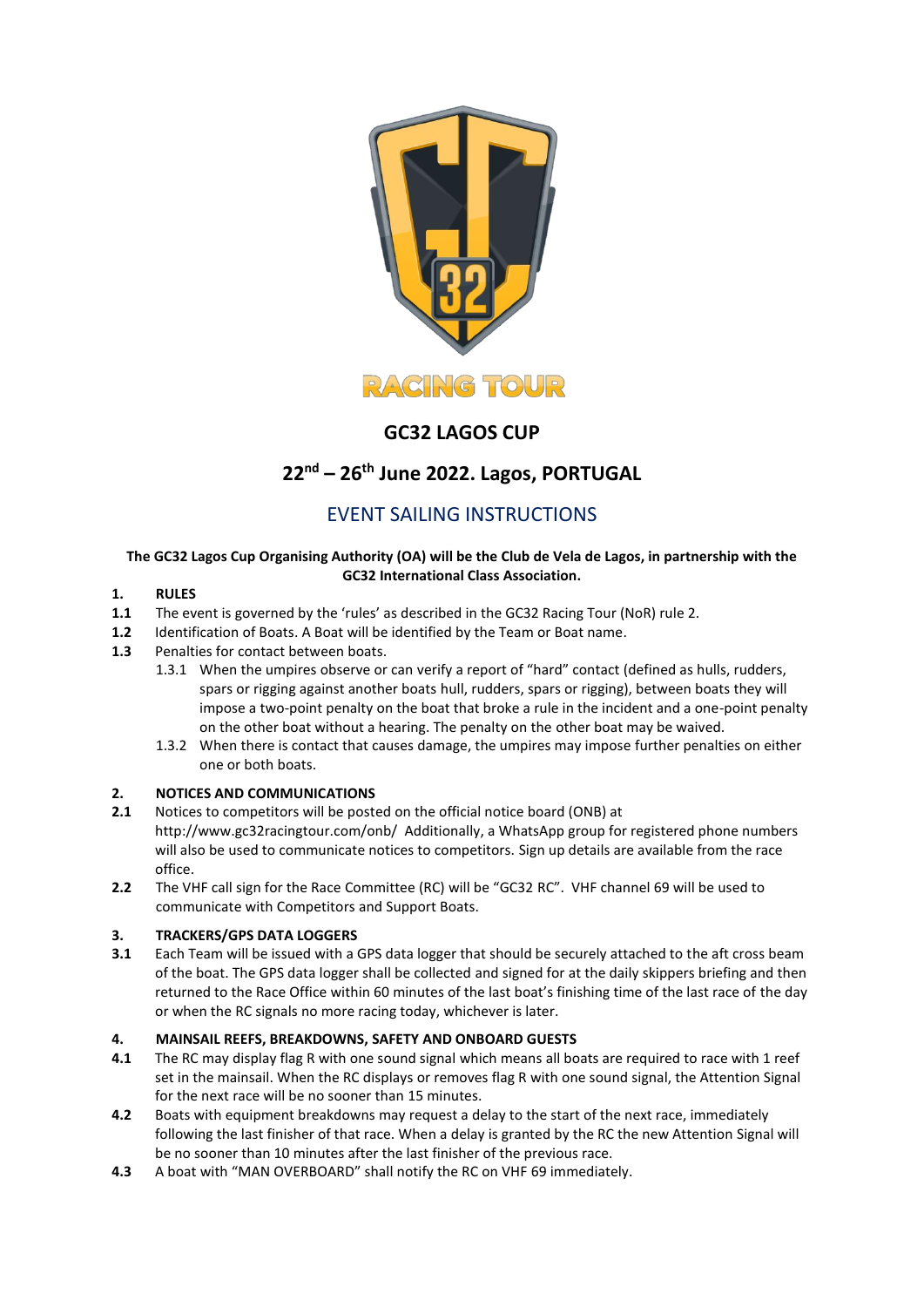**4.4** A boat that retires from a race shall notify the RC on VHF 69 before leaving the race area.

### **5. CHANGES TO SAILING INSTRUCTIONS**

- **5.1** Any change to the SIs will be posted on the ONB at least 90 minutes before the first Attention signal of each day that they will take effect.
- **5.2** The ONB can be found at<http://www.gc32racingtour.com/onb/>

#### **6. SIGNALS MADE ASHORE**

**6.1** No signals will be displayed ashore. The RC will use the WhatsApp group and VHF radio to announce its intentions.

#### **7. SCHEDULE**

**7.1** The intended schedule of each days racing will be posted by 1900hrs on the ONB on the day before it will take effect and then confirmed at the daily skippers briefing.

#### **8. COURSES AND RESTRICTED AREAS**

- **8.1** The course signal to be sailed shall be displayed on the RC vessel. APPENDIX 1 of the SIs have course diagrams.
	- 8.1.1 Course 1, Numeral Pennant One: Start (reaching) 1S to port Gate 2 Gate 1 Gate 2 –1S to starboard – Finish.
	- 8.1.2 Course 2, Numeral Pennant Two: Start (upwind) Gate 1 Gate 2 Gate 1 Finish.
- **8.2** A Restricted Race Course Area will be marked by a series of grey buoys with red stripes. This area is not an obstruction or boundary under the RRS. Access by support boats will be limited and controlled by the OA as described at the skippers briefing.

#### **9. MARKS**

- **9.1** For Windward Leeward courses
	- 9.1.1 Gate 1 and 2 marks will be yellow inflatable cylinders.
	- 9.1.2 The Starting marks will be the main RC vessel and a red inflatable mark.
	- 9.1.3 The Finishing marks will be a RC vessel and a red inflatable mark.

#### **10. THE START**

- **10.1** To alert boats that a start sequence will begin soon, the orange starting line flag will be displayed (with a series of short toots) at least two minutes before the Attention Signal.
- **10.2** The starting line shall be between a staff displaying an orange flag and the course side of the red inflatable mark.
- **10.3** A boat starting later than 2 minutes after her starting signal will be scored Did Not Start (DNS) without a hearing. This changes RRS A4 and A5.
- **10.4** In addition to RRS 29.1(a), Individual recall details will be broadcast on VHF.
- **10.5** OCS Penalties. When Course 1 is sailed 44.3(c) will be used and when Course 2 is sailed 44.3(a) will be used.
- **10.6** A delayed starter is a boat on a reaching start, that crosses the line more than 8 seconds after the starting signal, or a boat that for any reason is not completing leg 1 at normal speed. The decision on whether a boat is a delayed starter is at the discretion of the Race Officer.
- **10.7** If I Flag preparatory signal has been displayed, any part of a boat's hull, crew or equipment is on the course side of the starting line or one of its extensions during the last minute before her starting signal, she shall sail across an extension to the pre-start side before starting.

## **11. CHANGE OF THE NEXT LEG OF THE COURSE**

- **11.1** The position of any laid inflated mark(s) may be adjusted by up to approximately plus or minus 10 degrees relative to the previous laid mark(s) and/or up to approximately 200 metres to windward or leeward without a signal. This changes RRS 33.
- **11.2** To change the next leg of the course the RC will move the original mark (or the finishing line) to a new position. In addition to RRS 33, the RC will use VHF radio to assist in communicating the change of the next leg of the course.

#### **12. THE FINISH**

**12.1** The finishing line will be between a staff displaying an blue flag and the course side of the red inflatable mark.

#### **13. TIME LIMITS**